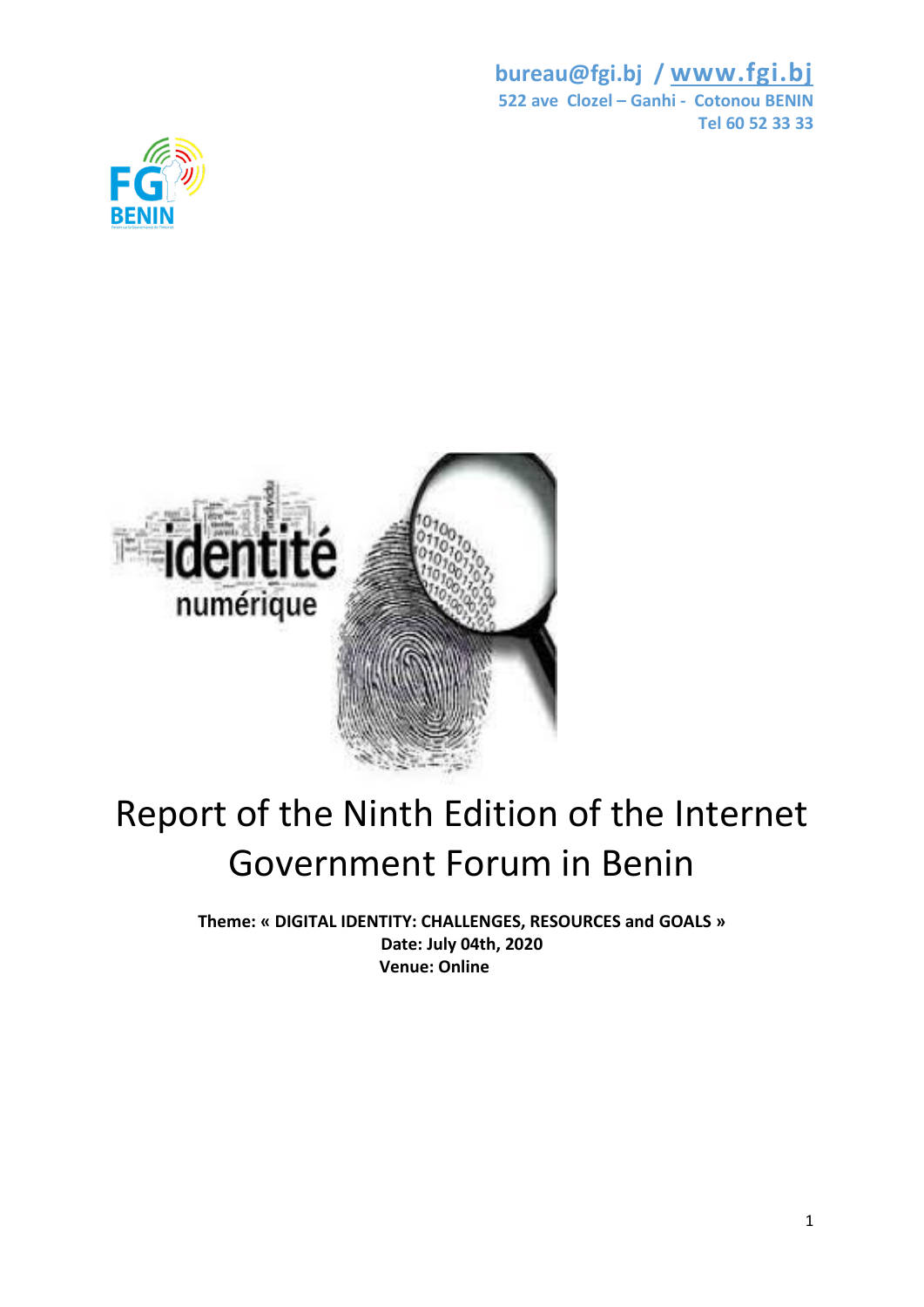

## **Introduction:**

The digitalization of public services, one of the main projects of digital sector in Benin is underway. In recent years, various public services have been dematerialized, therefore creating new facilities for the citizens but also raising various questions:

- 1. What is digital identity?
- 2. What are the profits/services of a digital identity?
- 3. How to build a digital identity?
- 4. What are the security challenges around digital identity?

These various questions led to the choice of the following theme for the current year's FGI: **«Digital Identity: Challenges, Resources and Goals »**.

Through these discussions, the 2020 edition of the National Internet Governance Forum in Benin, therefore, enabled the actors of the national internet ecosystem to reflect together and make recommendations to each of the stakeholders on the ways and means to make digital identity, a real tool for internet development in Benin.

## **Reminder of the objectives:**

The general objective of this forum is to clarify shadowy areas around the issues related to digital identity at technical, social, economic and legal levels.

Specifically, this forum helped to:

❖ highlight the scope of the challenge of digital identity in our society;

❖ present a historical, sociological, economic reminder of the major challenges of digital identity;

- ❖ disseminate the implementation of digital identity projects;
- ❖ raise awareness to reduce the abuses on the digital identity of Benin citizens.

## **Reminder of the expected results:**

❖ The stakeholders of Benin society have a better understanding of the scope of the content and importance of digital identity.

❖ The concept, challenges and means of implementation of digital identity are understood by the stakeholders;

❖ The stakeholders are able to seize business opportunities built on the bases of digital identity in Benin for people living in Benin;

❖ The stakeholders are made aware of the means to reduce digital identity abuse.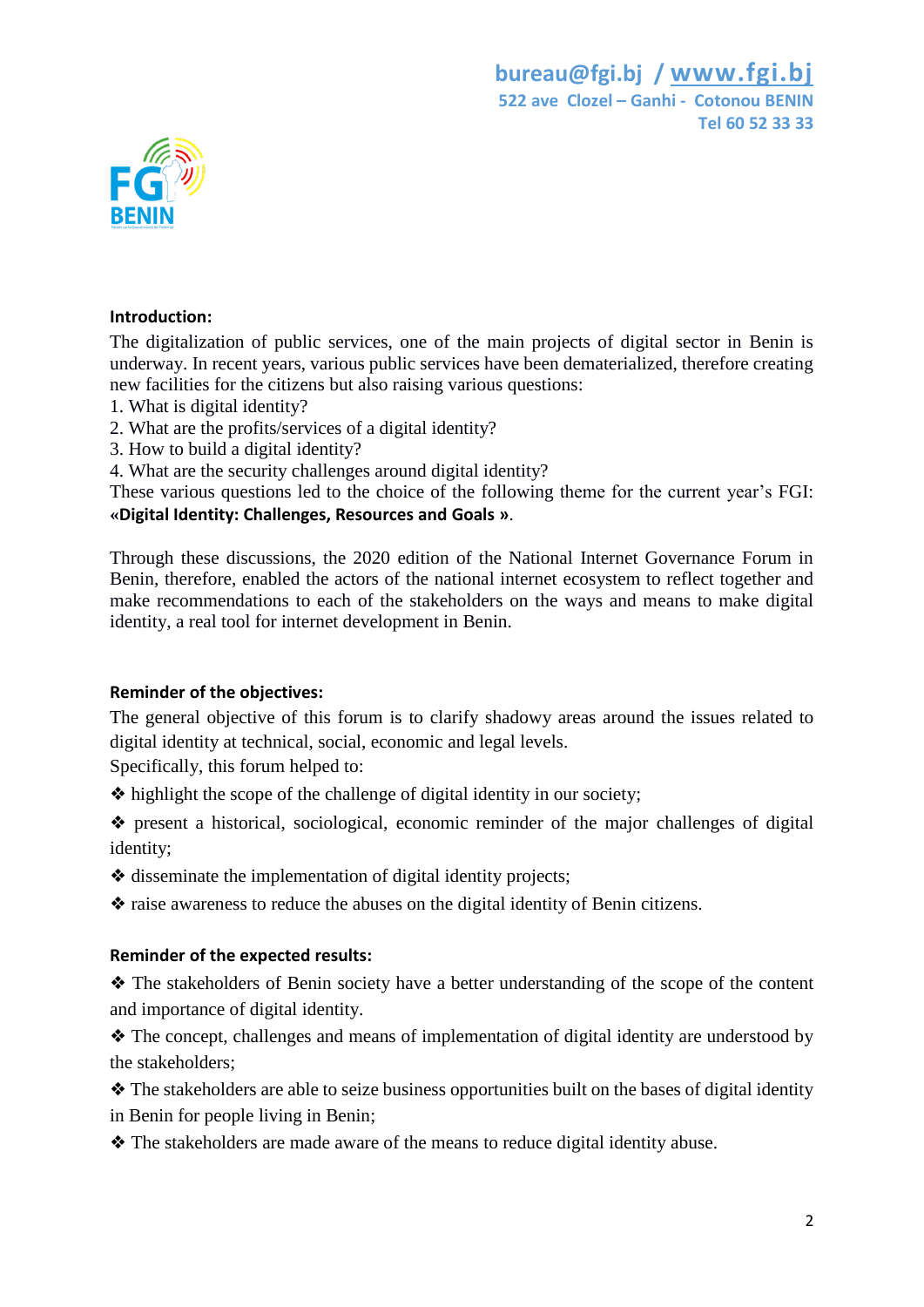

## **Organizing team:**

This year 2020, the National Internet Governance Forum was organized by an organization committee made up with 29 volunteering members from all stakeholders of the digital ecosystem in Benin in collaboration with the Bureau of FGI Benin Association.

This team is an inclusive group of volunteers in the digital ecosystem. The committee is an ad-hoc structure set up intellectual preparation of the FGI Benin 2020.

The Bureau of FGI Benin Association, in addition to its membership status, is in charge of the secretariat of this committee. In this regard, it produces the reports and implements the decisions and report to the committee that reviews and validates the implementation.

Members of this committee must:

- Select the central theme and sub-themes of the forum
- Draft the forum TORs and the concept notes for sessions and themes
- Seek and empower sessions and theme moderators
- Seek additional fund to hold the forum

The list of the organizing committee members and their provenance can be found in the APPENDIX to this report.

The said committee regularly held weekly preparatory meetings from May 2020 to July 2020. For coordination and in order to identify tasks, assign roles and effectively monitor their implementation, several sub-committees have been set up and the members of which can be found in the appendix:

- Sub-committee in charge of drafting the TORs,
- Sub-committee on mobilization of actors and correspondence: Communication,
- Sub-committee on coordination of committees,
- Sub-committee in charge of the search for funding,
- Sub-committee Logistics and Budget.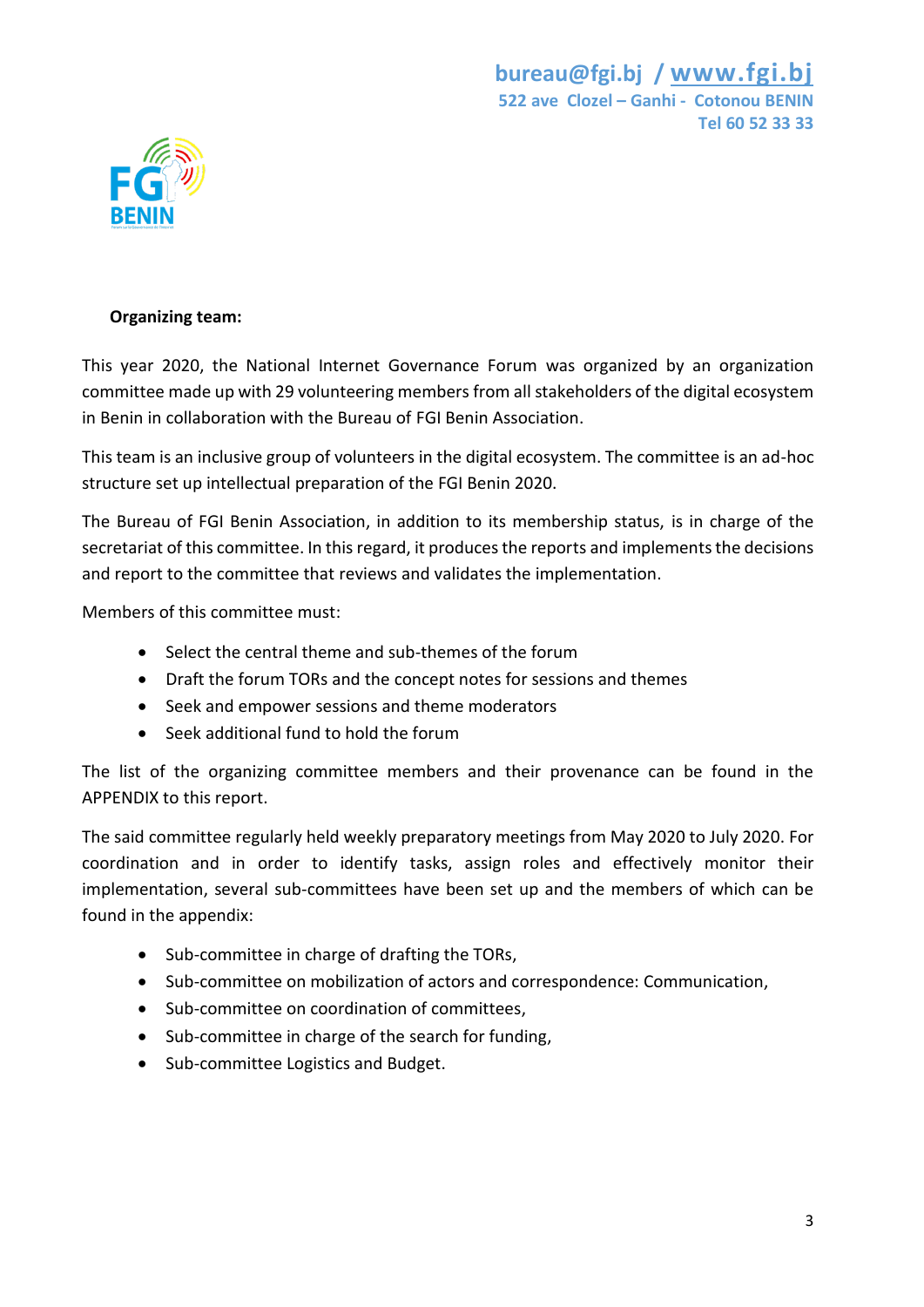

## **Forum Day Report:**

The bureau of the internet governance forum in Benin has organized in collaboration with the stakeholders of the internet ecosystem in Benin, the ninth edition of the national internet governance forum in Benin.

The central theme of this edition is: **Digital identity: challenges, resources and goals.** Due to the evolution of the Covid 19 pandemic, the 2020 edition of the forum was held on July 04<sup>th</sup> 2020, entirely online via GoToMeeting platform.

In preparation for this forum, the fourth edition of the school on internet governance was organized for the benefit of the community from 1st to 3rd of July, entirely online still via GoToMeeting platform.

About fifty people from Benin and other countries around the world took part in this forum.

The national forum was structured around two major moments namely:

- Opening ceremony allowing to motivate the choice of the year's theme;
- The presentation of communications followed by debates with the general public around the central theme.

## **The opening ceremony**

FGI 2020 started at 09 AM by the words of welcome of M. Vivien ASSANGBE WOTTO, the President of FGI-Benin Association, in which he thanked the participants and personalities present, recalled the program of the day which is about presentations and a general debate. The list of participants representing the stakeholders of the internet ecosystem of Benin is attached. He also highlighted the importance of digital identity, which he compared to a birth certificate issued by a civil registrar. He emphasized the interest of the Internet Governance Forum to choose and discuss this theme in synergy with the actions of the Beninese government in order to dematerialize public services in Benin.

After this introductory word, Africa Vice President of ICANN, M. Pierre DANDJINOU, approved this ninth edition of the FGI-Benin because of the chosen theme, the work that ICANN is doing on digital identity and congratulated the bureau and the organizers for their leadership.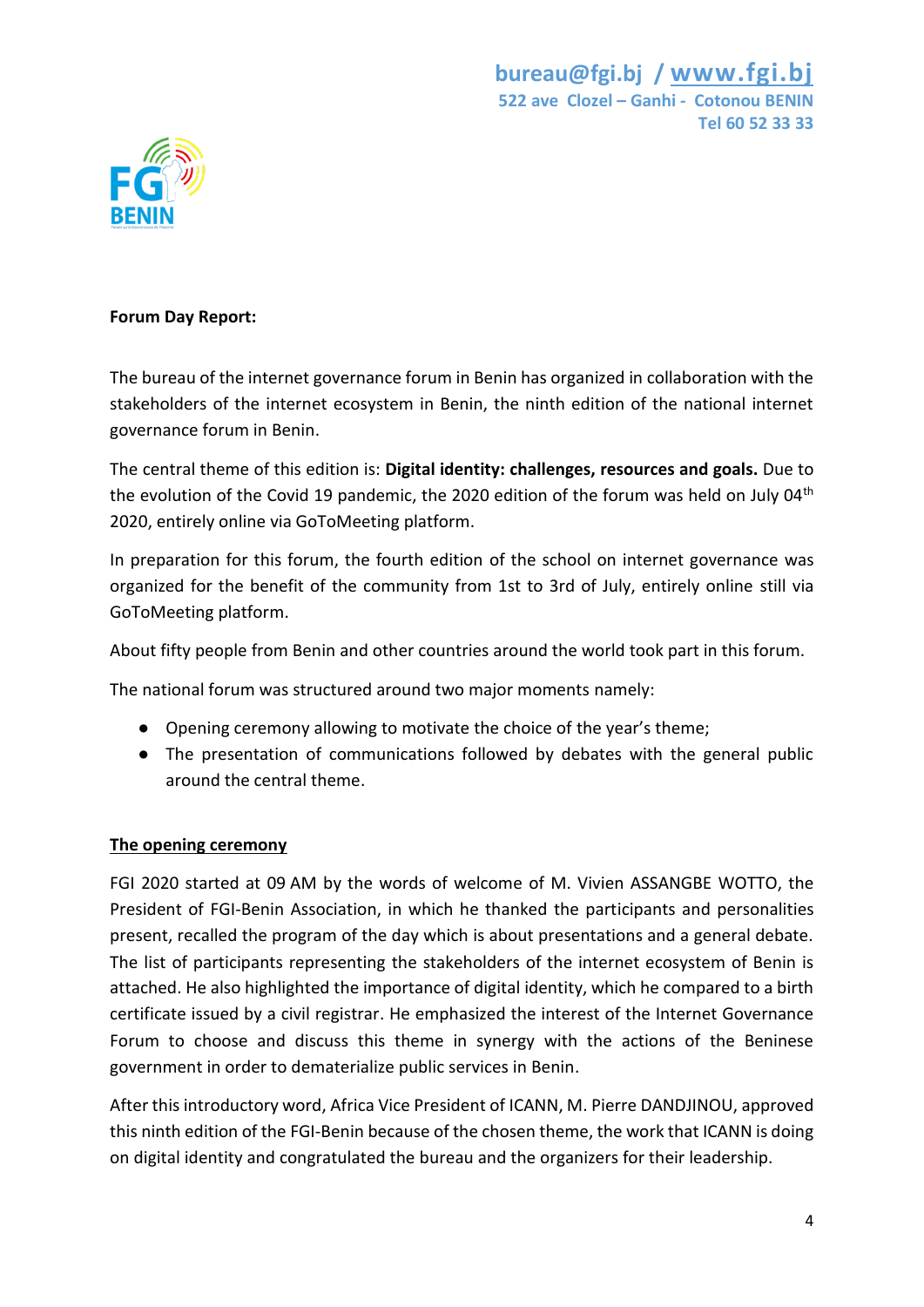

## **Program of the activities of the National Forum FGI BENIN of 04 July 2020**

| <b>Time slot</b> | <b>Session</b>                                  | <b>Speakers</b>            |
|------------------|-------------------------------------------------|----------------------------|
| 08: 00-09: 00    | Arrival and installation of participants and    |                            |
|                  | speakers                                        |                            |
| 09: 00-09: 00    | <b>Opening Ceremony</b>                         | P /FGI-Bénin,              |
|                  |                                                 | (G. Vivien ASSANGBE        |
|                  |                                                 | WOTTO)                     |
|                  |                                                 | MND / CTJ (Fidèle El-      |
|                  |                                                 | Koudous OROU N'GOBI)       |
| 09: 09-09: 09    | Introductory remarks                            | Pierre<br><b>DANDJINOU</b> |
|                  |                                                 | (ICANN)                    |
| $09:40-10:40$    | Session 1 : What is a digital identity          | Franck KOUYAMI (FGI)       |
|                  |                                                 | Gilles DENADI (MND         |
|                  |                                                 | Cabinet)                   |
|                  |                                                 | Fréjus GBAGUIDI (ASSI)     |
|                  |                                                 | Houégnon<br>Géoffroy       |
|                  |                                                 | <b>BONOU (DGENP-MND)</b>   |
|                  |                                                 |                            |
| 11:00-12:00      | Session 2& 4: Brief overview of "use cases"     | <b>ANIP</b>                |
|                  | based on digital identity.                      | Jean AHOLOU (WURI          |
|                  | What are the profits/services of a digital      | Coordinator)               |
|                  | identity?                                       | Gilles DENADI (MND         |
|                  |                                                 | Cabinet)                   |
|                  |                                                 |                            |
| 12:10-01:10      | Session 3: Benin Government<br>strategic        | Thierry<br>AHOUASSOU       |
|                  | approach for implementing digital identity,     | (ASSI)                     |
|                  | E-SERVICES,<br>Border<br>PKI<br>and<br>security | Afiss BILEOMA (ASSI)       |
|                  | (electronic passports and identity cards,       | Commissaire MEDAGBE        |
|                  | gantries at the borders etc.)                   | (DGPR)                     |
|                  |                                                 |                            |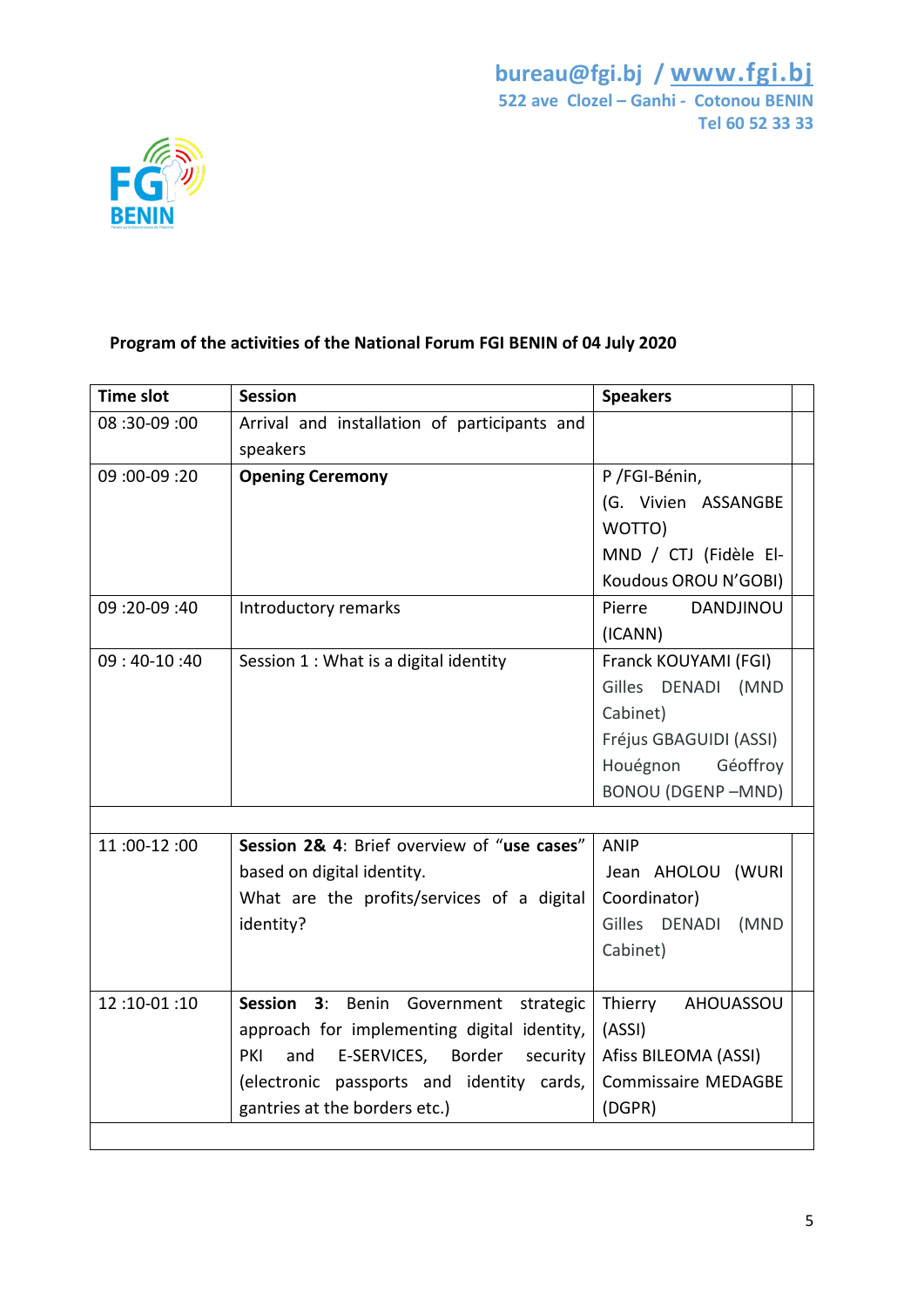

|               | Session 4: What are the profits/services of a | Damien<br><b>MEDEDJI</b>   |  |
|---------------|-----------------------------------------------|----------------------------|--|
| 02: 02-03: 02 | digital identity?                             | (ARCH)                     |  |
|               |                                               | <b>Hermann AGUESSY</b>     |  |
|               |                                               | (PDG Fedapay)              |  |
|               |                                               | ACCROMBESSI<br>Robin       |  |
|               |                                               | (ASSOCIATION<br>des        |  |
|               |                                               | Consommateur)              |  |
| 03:30-04:30   | Session 5: Security challenges related to     | <b>Ouanilo MEDEGAN (DG</b> |  |
|               | digital identity                              | ANSSI)                     |  |
|               |                                               | Yazid AKANHO (ICANN)       |  |
| 04: 30-05: 00 | General<br>debate<br>collection<br>of<br>and  | Participants               |  |
|               | amendments (Open MIC)                         |                            |  |
|               | Report and final draft communiqué             | Muriel ALAPINI (FGI)       |  |
|               |                                               | Ganiath BELLO (FGI)        |  |
|               |                                               | Elias G. GNANCADJA         |  |
|               |                                               | (ISOC C. BENIN)            |  |
| 05: 00-05: 00 | Final communiqué                              |                            |  |
|               |                                               | Ganiath BELLO (FGI)        |  |
|               |                                               |                            |  |

## **Presentation of the communications**

**SESSION 1 : Communication on « What is a digital identity »** moderated by Franck KOUYAMI, member of the FGI-Benin and Network Systems Engineer at Agence Universitaire de la Francophonie;

## **Speakers:**

 **Gilles DENADI**, Technical Supervisor of Digital Agencies at Ministère du Numérique et de la Digitalisation; and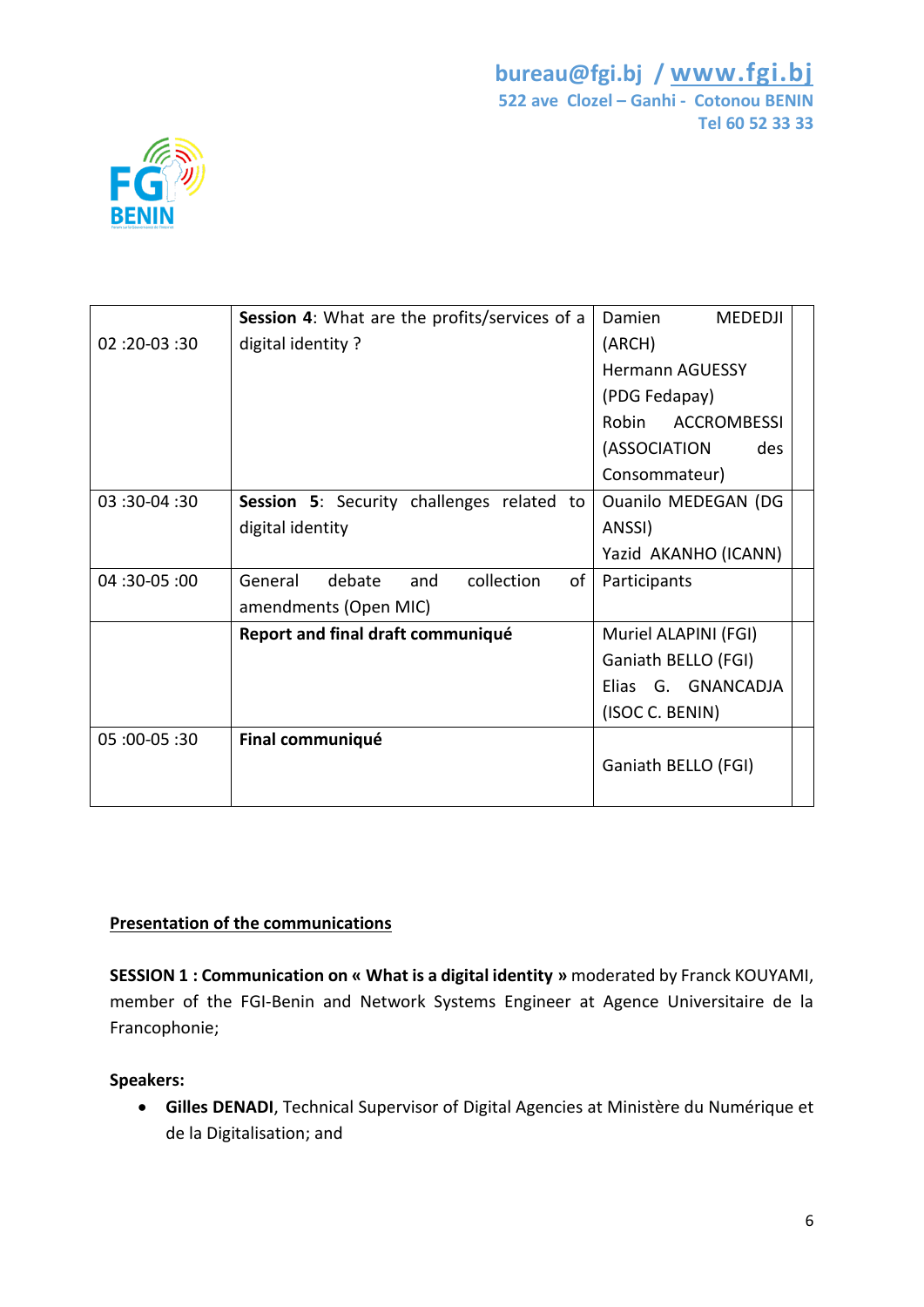

- **Fréjus GBAGUIDI**, project manager at ASSI, Agence des Services et Systèmes d'Informations.
- **Houégnon Géoffroy BONOU**, Managing Director at Direction Générale de l'Economie Numérique et de la Poste (DGENP)

Through this session, the participants were trained on the notion, definition and problems surrounding digital identity. According to the speakers, digital identity:

- is a set of attributes captures electronically to a person
- clearly identifies a person or a thing
- is unique in the context of a digital service
- has a life cycle
- plays a role in establishing trust in transactions that involve individuals or between individuals and publics services.

This session also made it possible to highlight the various government initiatives for a successful digital identity.

**SESSION 2**: **Session 2 & 4: «Brief overview of "use cases" based on digital identity. What are the profits/services of a digital identity? »**

**Moderator: Dr Kossi AMESSINOU (AFRICAN ICT FOUNDATION)**

**Speakers:** 

- **Jean AHOLOU (WURI coordinator)**
- **Gilles DENADI (MND Cabinet)**

Session 2 was mainly about use cases to present the profits and services related to digital identity. According to the coordinator M. Jean AHOLOU,

- Everyone should have their personal identification number or personal identification certificate (CIP).
- The CIP does not replace the national identity card.

The personal identification number is the medium that allows the individuals to access a number of government services such as health insurance (ARCH), criminal record, birth certificate, E-visa, insurance contracts, RAVIP, the National Platform of Public Services, etc. This session was also the opportunity to present the work being done through WURI project and ANIP. The importance of the IFU in the digital identity of businesses was also discussed.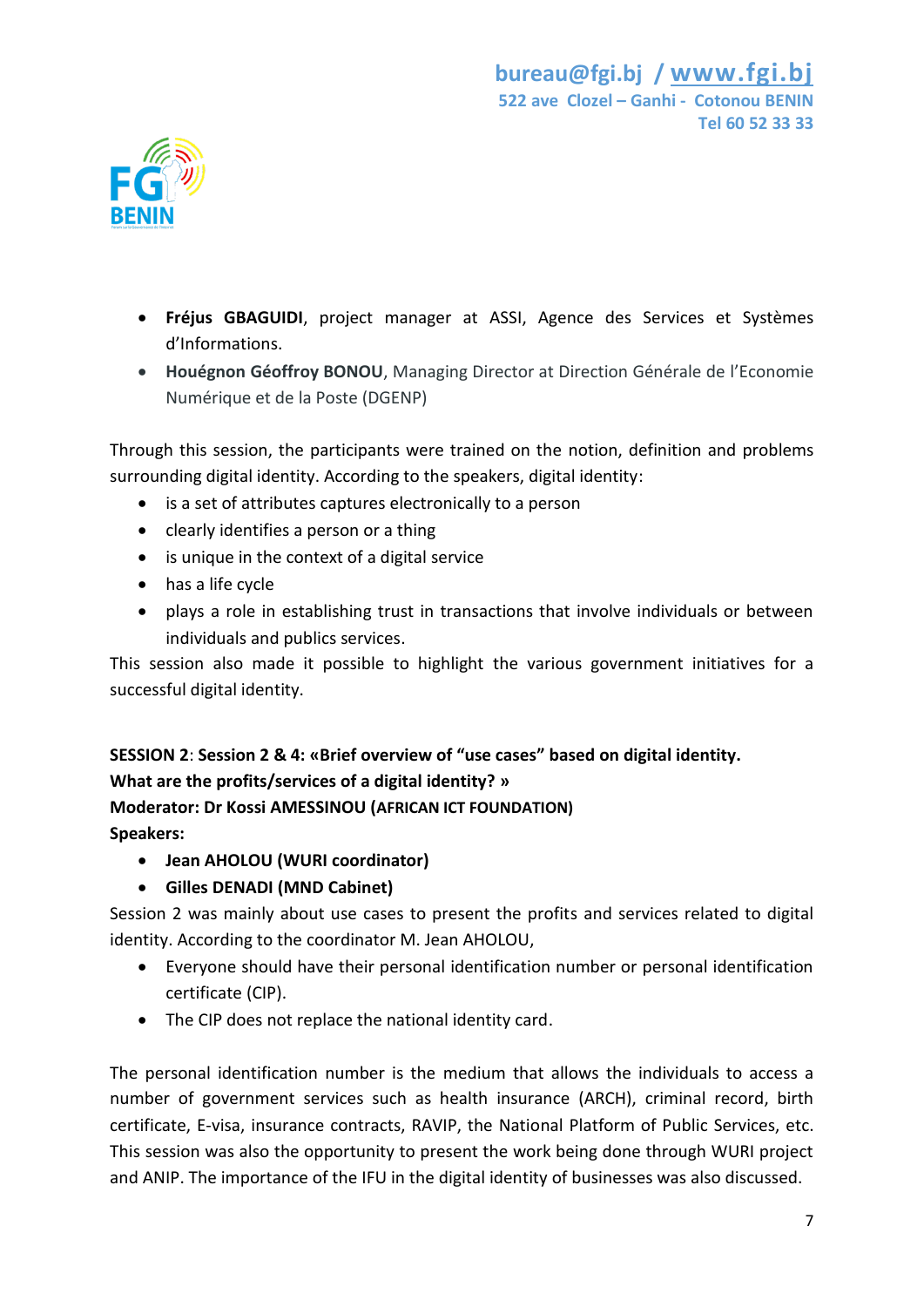

**SESSION 3: « Benin Government strategic approach for implementing digital identity, PKI and E-SERVICES, Border security (electronic passports and identity cards, gantries at the borders etc.**) **»**

**Moderator: Abdias ATCHADE (DSI BENIN Club) Speakers:**

- **Fréjus GBAGUIDI (ASSI)**
- **Afiss BILEOMA (ASSI)**
- **Amour ZOUTOUNNOU,** representing Commissioner MEDAGBE from the General Directorate of the Republican Police (DGPR), due to his unavailability.

During this third session, discussions between the organizers, participants and speakers were about the importance of facilities including the PKI National and the national data center. It has been concluded that the data center and the PKI platform are an important part of digital identity. The speakers reassured the audience about the resilience of these systems. There was also an overview of e-services, including the digital passport and the e-services portal on which nearly 70 government services are almost available (birth certificate, criminal record, etc.) through the<https://service-public.bj/> platform.

As for M. Amour ZOUTOUNNOU, his presentation focused on General Directorate of the Republican Police projects as far as the ID and Benin boarders are concerned, as well as the work being done regarding biometric and electronic passports.

## **SESSION 4: « What are the profits/services of a digital identity? »**

## **Moderators: Karine GBAGUIDI KEREKOU and Dr Kossi AMESSINOU**

**Speakers:**

- **Damien MEDEDJI (ARCH)**
- **Hermann AGUESSY (CEO Fedapay)**
- **Robin ACCROMBESSI (ASSOCIATION des Consommateur)**

This session stresses the benefits of implementing digital identity, particularly that of Benin. At the end of the discussions the following can be concluded: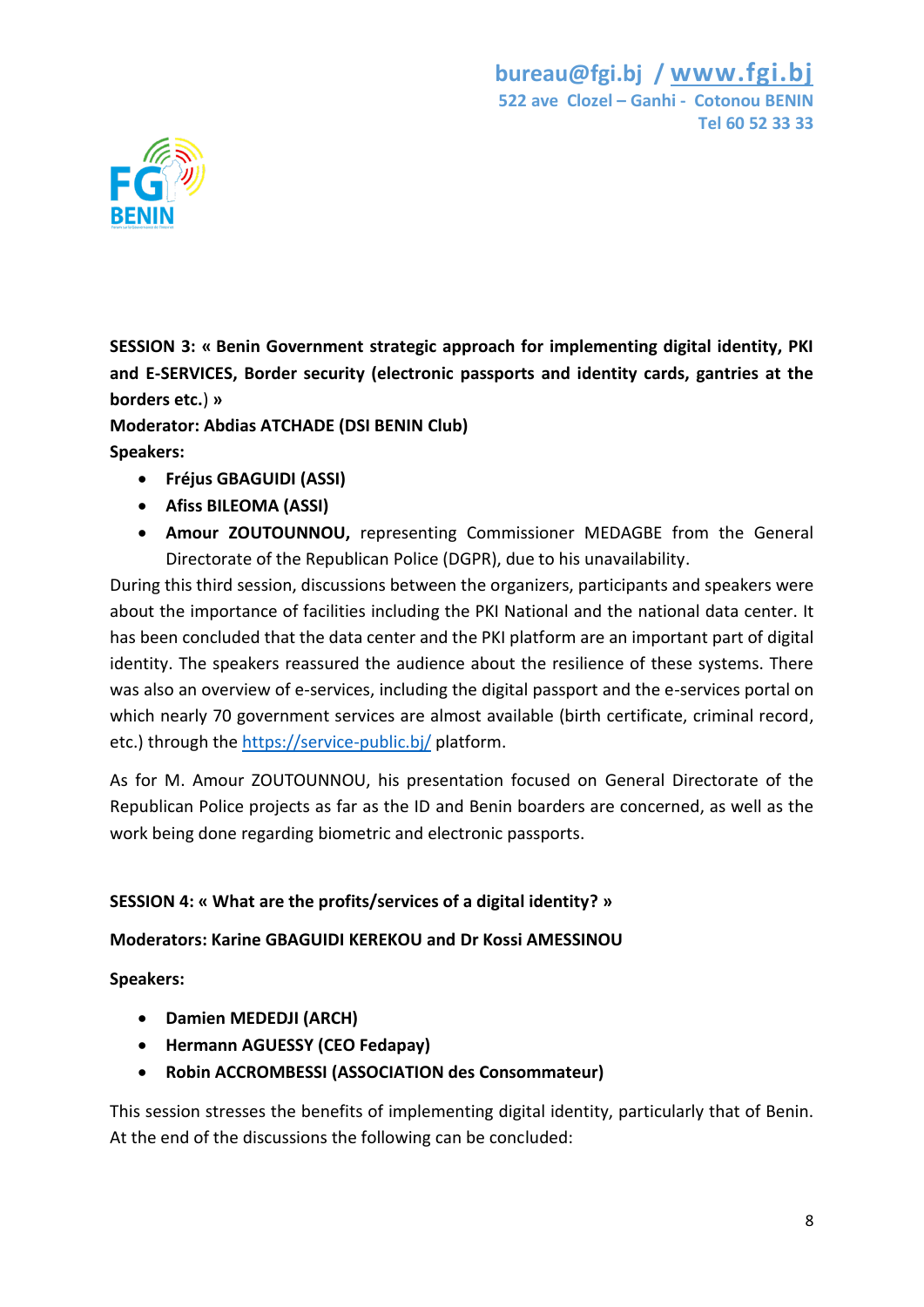

- For ARCH project: the national PKI enables the implementation of digital platforms for the management of ARCH recipients. One-stop micro-credit and health insurance;
- The online payment solution : Digital finance, the major need is that of net ID, in other words : to identify people in a unique way on digital finance platforms;
- It is also important to ensure the security of online financial transactions with the unique ID. This requires the ability to securely store user IDs on digital platforms;

In the cases of use we can list the following practical cases as an example:

- Mobile money and bank cards for the advantage of good traceability of the numbers of mobile money subscribers.
- The security related to IFU (Unique Fiscal Identification), RC (Trade Register) and RCM (Income from Movable Capital)

## **SESSION 5: Security challenges related to digital identity**

## **Moderator: Karine GBAGUIDI KEREKOU**

## **Speakers:**

- **Ouanilo MEDEGAN (DG ANSSI)**
- **Yazid AKANHO (ICANN)**

**Ouanilo MEDEGAN,** presented some security aspects related to digital identity, namely:

- The means for securing digital identity: use of SSL certificate, digital signature, digital seal, electronic archiving etc.
- The risks (incidents and impacts) related to abusive use of digital identity.

As for **Yazid AKANHO** spoke about the security of DNS resources, in particular, the security of domain names and some examples of security mechanisms related to the domain name System (presentation of the key elements of the DNS, potential points of attack of the DNS infrastructure, DoT/DoH, DNSSEC, hyperlocal, RDAP, RPKI)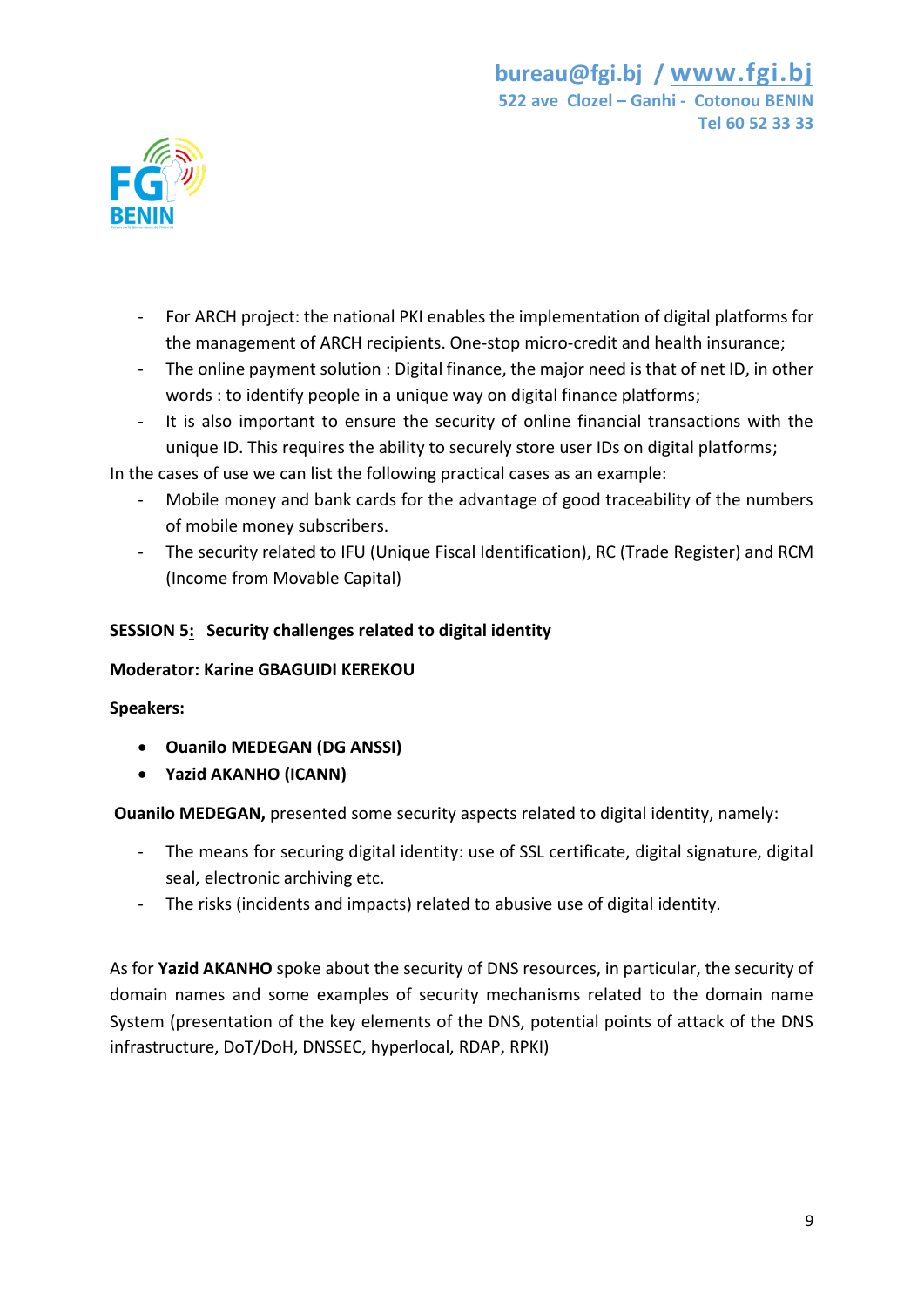

#### **RECOMMENDATIONS:**

At the end of the activities the participants made the following recommendations:

- It is necessary to encourage political decision-makers to speed up the current process in order to promote the generalization of the delivery of biometric identity cards to Benin citizens;
- It is necessary to call for a permanent dialogue between the public and private sectors actors and civil society in the framework of providing online services related to digital identity of Benin citizens;
- It is necessary to maintain the international collaboration through WURI project in order to reduce identity control restrictions in ECOWAS region;
- It is necessary to set up a national banking switch to facilitate the unique identification of actors who make digital payment transactions in Benin;
- It is necessary to make available a database to be queried in order to ensure the authenticity of personal data given by a natural person in the case of a digital transaction;
- It is necessary to monitor training and awareness raising of citizens to make them aware of the sensitivity of their digital identity;
- It is necessary to set up security and protection systems of people's digital identity;
- It is necessary to boost the performance of transaction platforms;
- It is necessary to encourage the BJ Registry and subsequently the BJ domain name holders to sign the DNSSEC in order to ensure confidence in cyberspace transactions;
- It is necessary to implement the good practices related to DNS by the operators and the various DSI
- It is necessary to deploy the RPKI by the ISPs and the operators
- It is necessary to encourage Benin public institutions to prohibit the use of private email addresses in the exercise of their responsibility by raising their awareness on the use of professional email addresses.
- It is necessary to encourage GSM operators, ISPs and content providers to interconnect themselves and host their content at the BENIN-IX Internet exchange point in order to maintain the internal local traffic and improve the user's experience.
- It is necessary to encourage Benin authorities to manage digital identity properly in order to benefit from it in the framework of health crises management.

We thank for the technical, financial, logistic support provided for the organization of this edition of the Internet Governance Forum in Benin: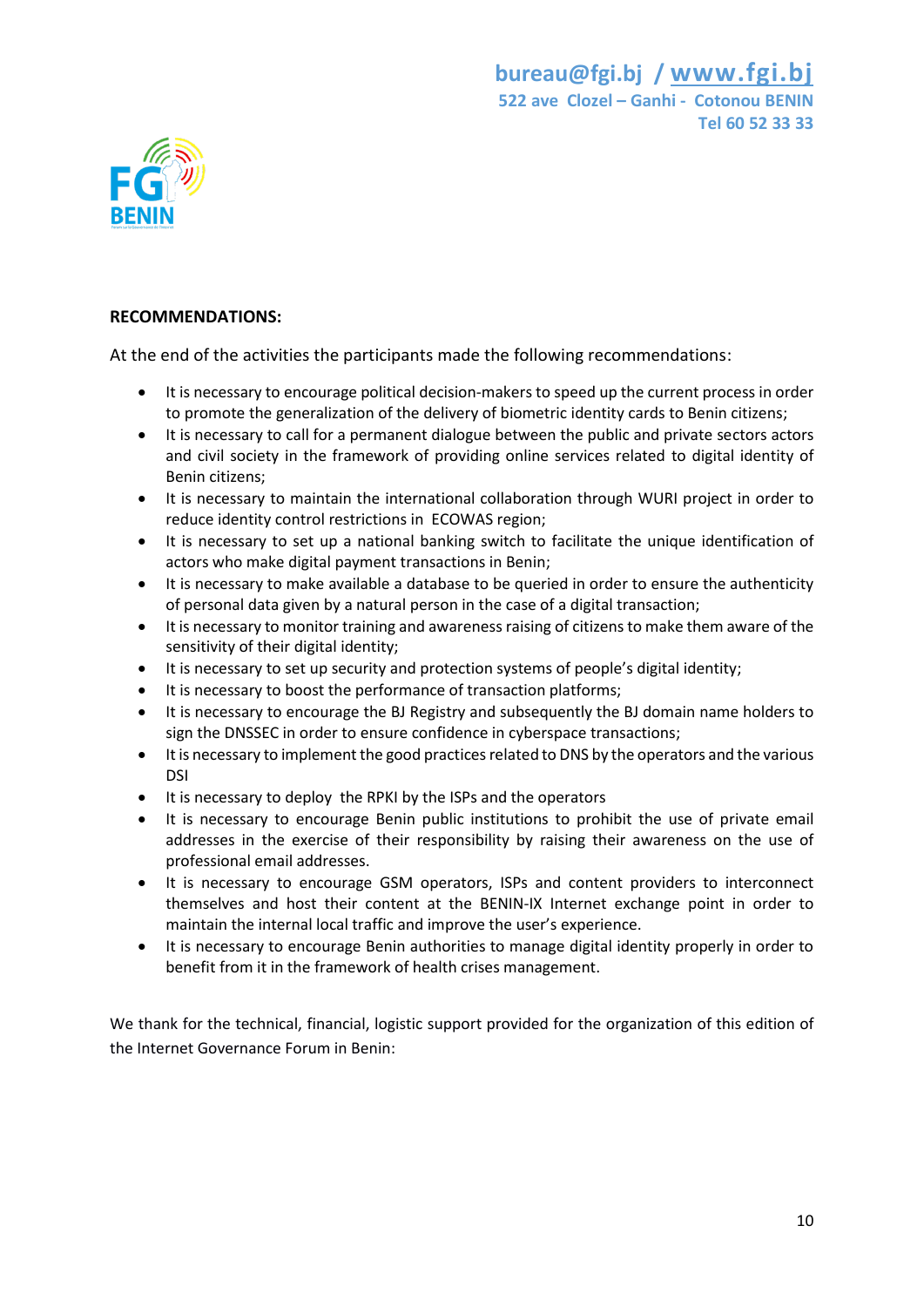

## **FINANCIAL SONPSORS:**

- IGF Support Association (IGFSA),
- Internet Corporation for Assigned Names and Numbers (ICANN)
- **ASSOCIATION IGF BENIN.**

#### **OTHER ASPECTS:**

#### **The Partners**

#### **Public Partners**

- Ministère du Numérique et de la Digitalisation (MND)
- Agence Nationale de la Sécurité des Systèmes d'Information (ANSSI),
- Agence des Services et Systèmes d'Information (ASSI),
- Projet d'identification unique pour l'intégration régionale et l'inclusion en Afrique de l'ouest : WURI,
- Direction Général de l'Economie Numérique et de la Poste (DGENP),
- Agence Nationale d'Identification des Personnes (ANIP),

## **Private Partners**

IT-NUm

## **Partner Associations**

- Association FGI BENIN,
- West African IGF (WAIGF),
- IGBANET,
- Internet Society (ISOC) Chapitre BENIN,
- Club DSI BENIN,
- ABCPN,
- **AFRICAN ICT FOUNDATION**

## **ACKNOWLEGMENT:**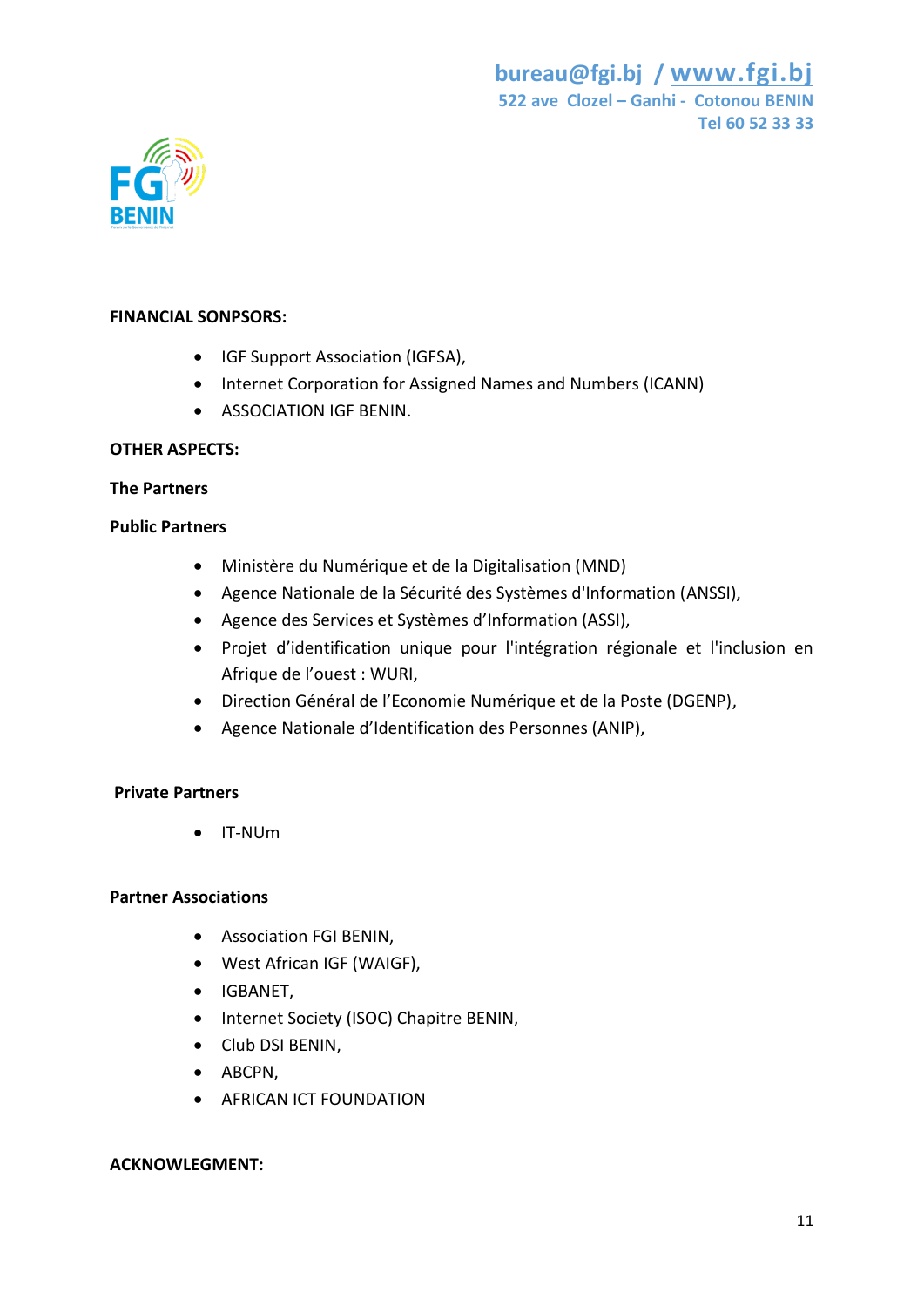

The Organizing Committee and the Bureau of the FGI Association are grateful for the technical, financial and logistical support provided to the organization of this edition of the Internet Governance Forum in Benin by the following structures or their representatives:

- Gouvernement du Bénin ;
- Ministère du Numérique et de la Digitalisation(MND) ;
- Agence des Services et Systèmes Informatique (ASSI) ;
- Agence Nationale de la Sécurité des Systèmes d'Information (ANSSI) ;
- Projet d'identification unique pour l'intégration régionale et l'inclusion en Afrique de l'ouest : WURI ;
- Direction Général de l'Economie Numérique et de la Poste (DGENP) ;
- Agence Nationale d'Identification des Personnes (ANIP) ;
- Société BéninTélécom Infrastructure (BTI) ;
- Société IT-NUM ;
- Agence Universitaire de la Francophonie (AUF) ;
- Association ISOC Benin ;
- Association IGF support Association (IGFSA) ;
- Secrétariat de l'IGF Monde ;
- Internet Corporation for Assigned Names and Numbers (ICANN) ;
- West African IGF (WAIGF) ;
- African ICT Foundation ;
- ABCPN ;
- **Club DSI BENIN**

We thank the participants of the ninth Internet Governance Forum in Benin (FGI Benin 2020) for their availability;

We thank the participants and trainers who took part in the fourth edition of the School of Internet Governance in Benin (EGI 2020);

We thank the speakers for their support and availability enabling the smooth execution of this ninth Internet Governance Forum in Benin.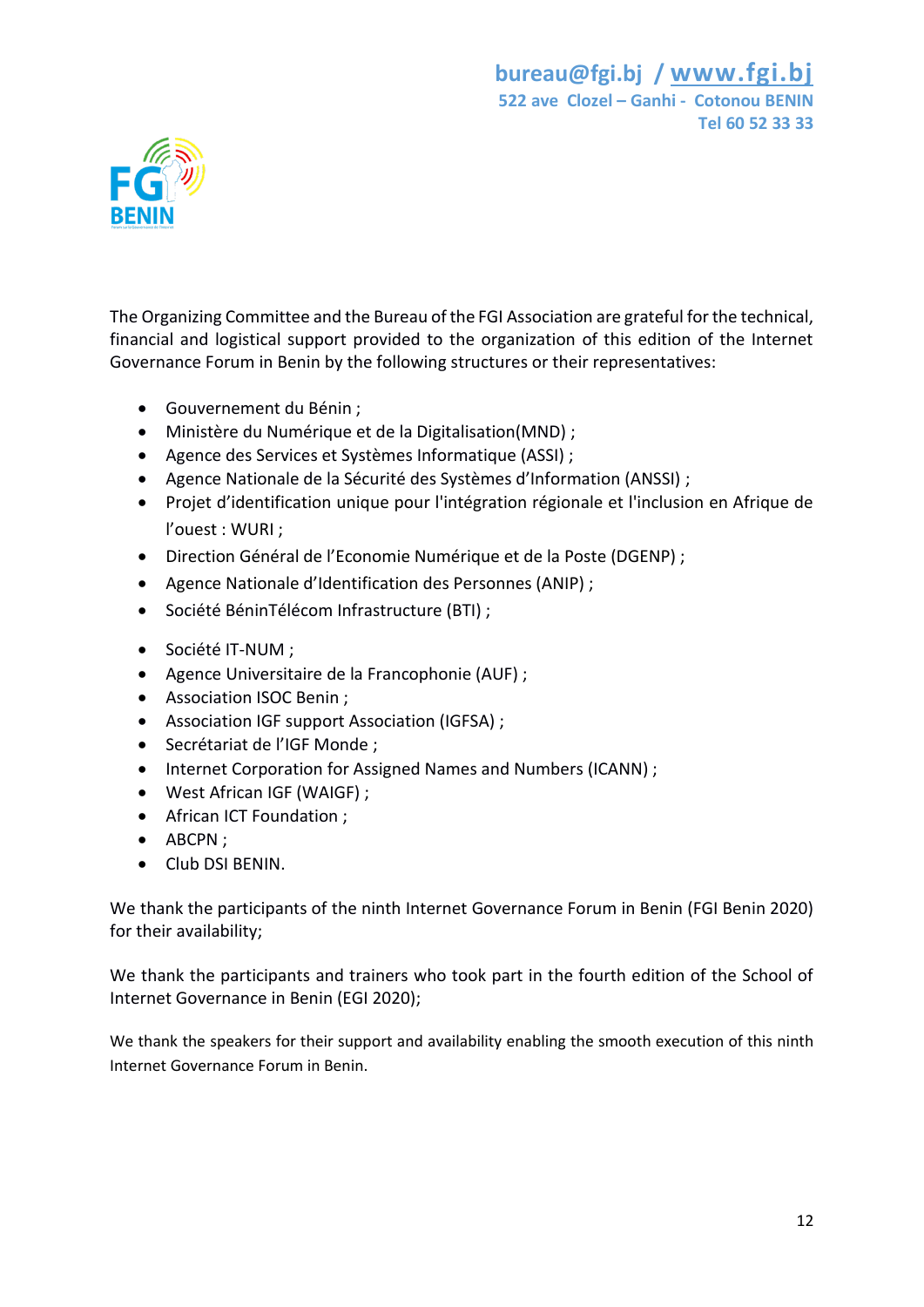

# **APPENDIX**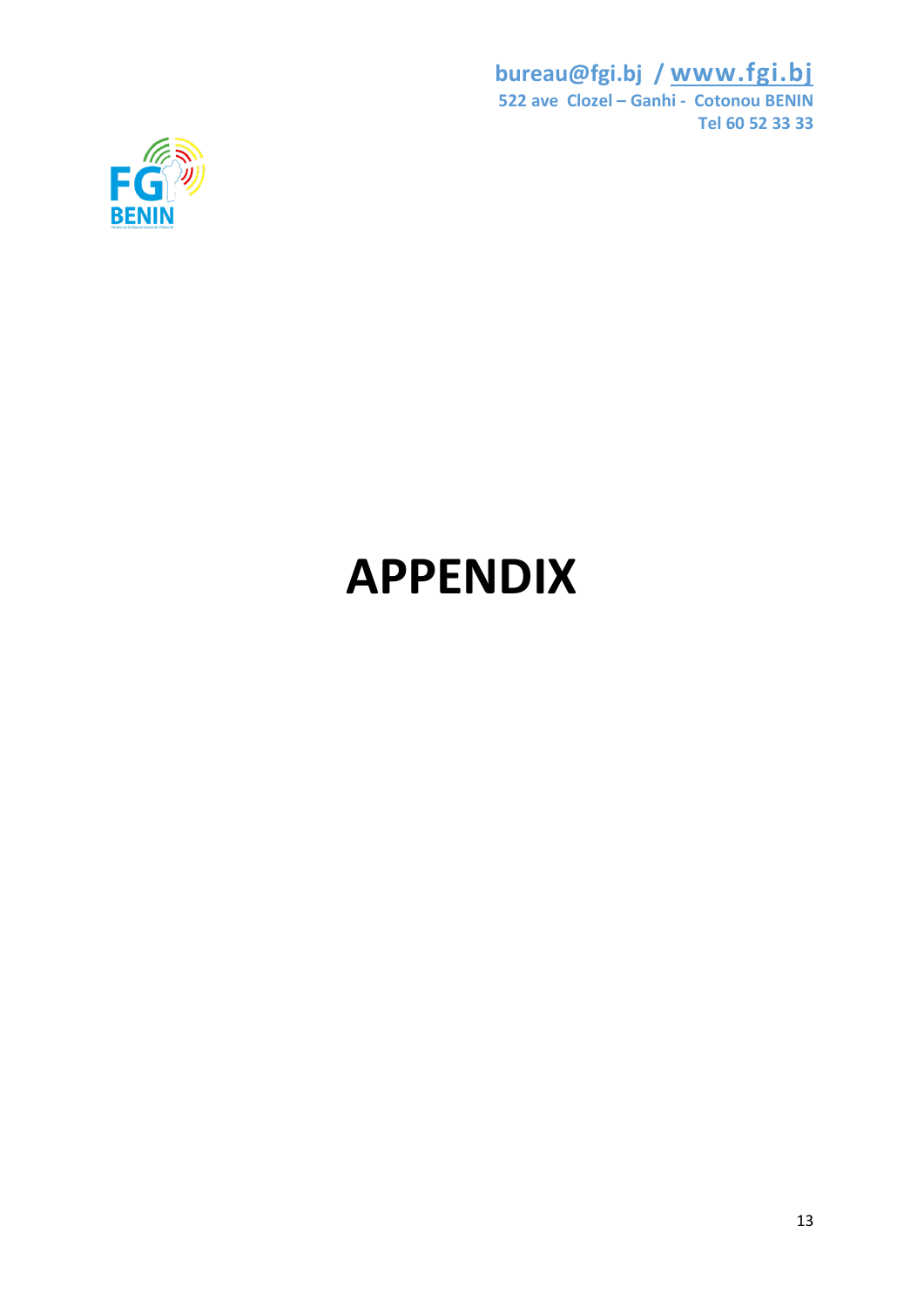

## **LIST OF SUB-COMMITTEE MEMBERS**

**Members of the sub-committee in charge of drafting the TORs,**

- 1. Atchadé Abdias (Club DSI)
- 2. Kossi Amessinou (FGI)
- 3. Sabin SOGAN (ANSSI)
- 4. Frejus GBAGUIDI (ASSI)

## **Members of the sub-committee on mobilization of actors and correspondence: Communication**

- 1. Fawaz Sylvestre (ACPBN, ASMA GROUP)
- 2. Deyilon Aubin Hounsounou (SOBEBRA)
- 3. Karine GBAGUIDI KEREKOU
- 4. Rachad SANOUSSI
- 5. Tiphaine M. AMOUSSOU

## **Members of the sub-committee on coordination of committees**

- 1. Atchadé Abdias (Club DSI)
- 2. Kossi Amessinou (FGI)
- 3. Sabin SOGAN (ANSSI)
- 4. Frejus GBAGUIDI (ASSI)
- 5. Vivien ASSANGBE WOTTO
- 6. Karine GBAGUIDI KEREKOU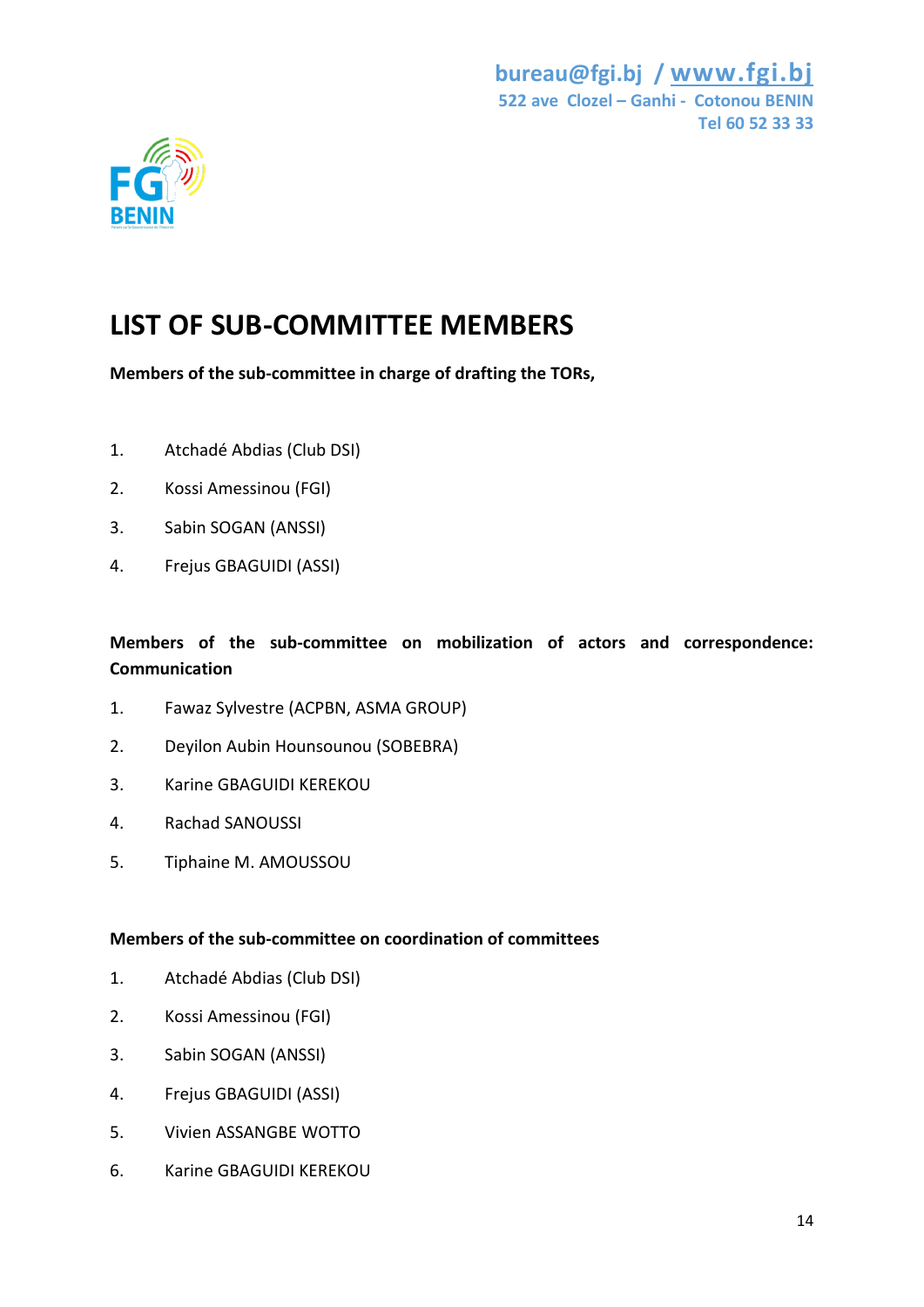

7. Franck KOUYAMI

## **Membres of the sub-committee in charge of the search for funding**

- 1. Elias GNANCADJA (ISOC)
- 2. Frejus GBAGUIDI (ASSI)
- 3. Vivien ASSANGBE WOTTO (Bureau FGI BENIN)

## **Members of the Logistics Subcommittee in charge of room search and logistics (Budget)**

- 1. Vivien ASSANGBE WOTTO (BTI SA, Bureau FGI)
- 2. Fabrice TOHIONON (IGBANet)
- 3. Rodolphe AGANI (NOCIBE)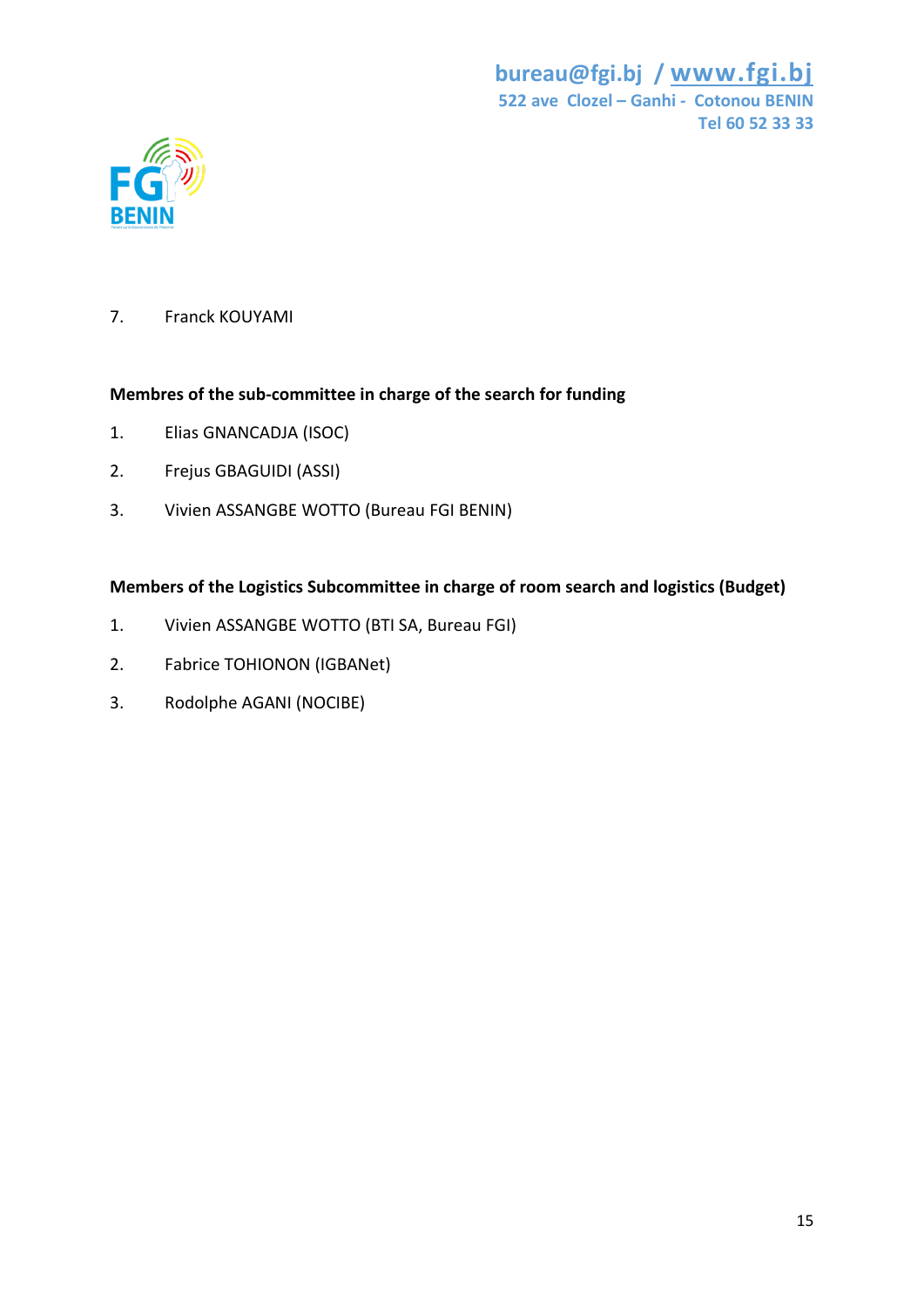

## **LIST OF MEMBERS OF THE ORGANIZING COMMITTEE OF FGI BENIN 2020**

| Index                   | <b>Title</b>                                       | <b>First and Last Name</b>       | Organization                                       | <b>Professional Affiliation</b>                        | <b>Stakeholder Group</b>             |
|-------------------------|----------------------------------------------------|----------------------------------|----------------------------------------------------|--------------------------------------------------------|--------------------------------------|
| 1                       | <b>President / Association FGI</b><br><b>BENIN</b> | <b>G. Vivien ASSANGBE WOTTO</b>  | <b>BENIN TELECOMS</b><br><b>INFRASTRUCTURES SA</b> | <b>BTI SA, Eng. Technical</b><br>/Consultant           | <b>Technical Community</b>           |
| $\overline{2}$          | <b>Member Advisor</b>                              | <b>Wilfried QUENUM</b>           | <b>IT-NUM</b><br><b>Director</b>                   | <b>General Director /CO</b>                            | <b>Technical Community</b>           |
| $\overline{\mathbf{3}}$ | Vice-President / Association<br><b>FGI BENIN</b>   | <b>Muriel S. ALAPINI</b>         | <b>Freelance</b>                                   | <b>Communication Consultant</b>                        | <b>Civil Society</b>                 |
| 4                       | <b>Member</b>                                      | <b>Fabrice TOHIONON</b>          | <b>IGBANET</b>                                     |                                                        | <b>Civil Society</b>                 |
| 5                       | <b>Member</b>                                      | Adé BADA                         | <b>ACSIS</b>                                       |                                                        | <b>Civil Society</b>                 |
| 6                       | <b>Member</b>                                      | <b>Malorie AMOUSSOU</b>          | <b>ISOC BENIN</b>                                  | <b>Member / Chapitre ISOC BENIN</b>                    | <b>Civil Society</b>                 |
| $\overline{\mathbf{z}}$ | <b>Member</b>                                      | Elias Gildas<br><b>GNANCADJA</b> | <b>ISOC BENIN</b>                                  | <b>Member/Chapitre ISOC BENIN</b>                      | <b>Civil Society</b>                 |
| 8                       | <b>Member</b>                                      | <b>Rachad SANOUSSI</b>           | <b>ISOC BENIN</b>                                  | <b>Volontaire/Membre/Chapitre</b><br><b>ISOC BENIN</b> | <b>Civil Society</b>                 |
| 9                       | <b>Member</b>                                      | <b>Fawaz MOUSSOUGAN</b>          | <b>ABCPN</b>                                       |                                                        | <b>Civil Society</b>                 |
|                         |                                                    |                                  |                                                    |                                                        |                                      |
| 10                      | <b>Treasurer/Association FGI</b><br><b>BENIN</b>   | <b>Franck B. KOUYAMI</b>         | <b>AUF</b>                                         | Eng. Technical / Consultant                            | <b>International</b><br>Organization |
| 11                      | <b>Member Advisor</b>                              | <b>Kossi AMESSINOU</b>           | <b>AFRICAN ICT</b><br><b>FOUNDATION</b>            | <b>AFRICAN ICT FOUNDATION</b>                          | <b>International</b><br>Organization |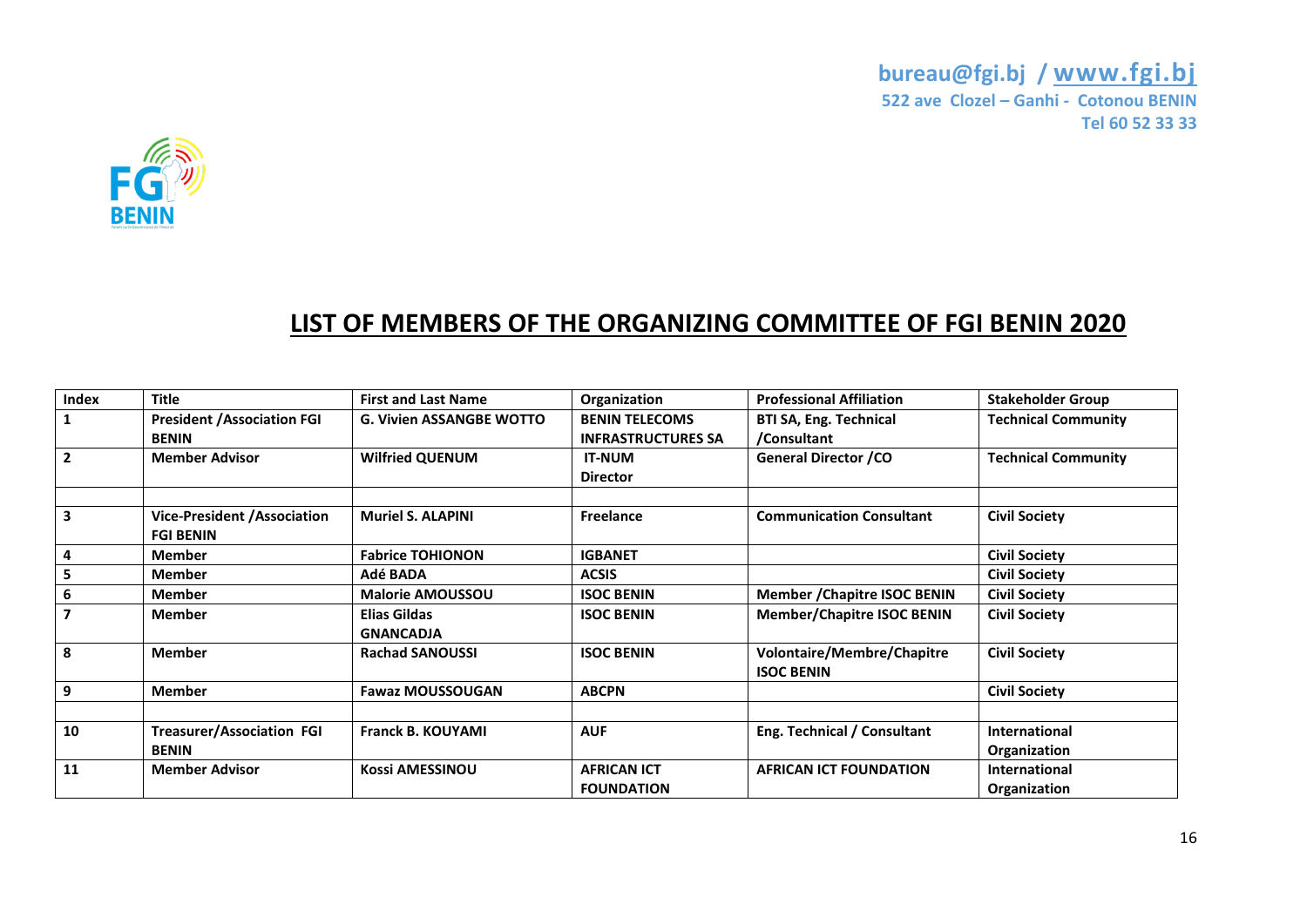

| 12 | <b>Member</b>                                      | <b>Alban AMAMION</b>                           | <b>UNFPA BENIN</b>                                                          |                                                                                                              | <b>International</b><br>Organization |
|----|----------------------------------------------------|------------------------------------------------|-----------------------------------------------------------------------------|--------------------------------------------------------------------------------------------------------------|--------------------------------------|
|    |                                                    |                                                |                                                                             |                                                                                                              |                                      |
| 13 | <b>Secretary / Association FGI</b><br><b>BENIN</b> | <b>Ganiath BELLO</b>                           | Media /<br>Lescahiersdeganiath                                              | <b>Blogger</b>                                                                                               | <b>Group Media</b>                   |
| 14 | <b>Member Advisor</b>                              | <b>Karine GBAGUIDI</b>                         | <b>SAPHIR 365</b>                                                           | <b>Manager</b>                                                                                               | <b>Group Media</b>                   |
| 15 | <b>Member</b>                                      | <b>G. Ulrich Vital AHOTONDJI</b>               | <b>Educ'Action General</b><br><b>Director</b>                               | <b>General DirectorEduc'Action</b>                                                                           | <b>Group Media</b>                   |
|    |                                                    |                                                |                                                                             |                                                                                                              |                                      |
| 16 | <b>Member Advisor</b>                              | Jacques P. HOUNGBO                             | <b>IMSP</b>                                                                 | <b>Doctor Teacher Technical</b>                                                                              | <b>Academic</b>                      |
| 17 | <b>Member</b>                                      | <b>Ataa-UnsinCodjo Patrick</b><br><b>FANOU</b> | <b>Student</b>                                                              | <b>Student</b>                                                                                               | <b>Academic</b>                      |
| 18 | <b>Member</b>                                      | <b>David AHANDESSI</b>                         | <b>Student</b>                                                              | <b>Student</b>                                                                                               | <b>Academic</b>                      |
|    |                                                    |                                                |                                                                             |                                                                                                              |                                      |
| 19 | <b>Member</b>                                      | <b>Frejus GBAGUIDI</b>                         | <b>ASSI</b>                                                                 | Doctor / Technical                                                                                           | <b>Public Sector</b>                 |
| 20 | <b>Member</b>                                      | <b>Roland AIKPE</b>                            | <b>ANSSI / Government</b>                                                   |                                                                                                              | <b>Public Sector</b>                 |
| 21 | <b>Member</b>                                      | <b>Marius DJOSSOU</b>                          | <b>City Department of</b><br>PORO-NOVO (Mairie<br>de PORTO-NOVO)            |                                                                                                              | <b>Public Sector</b>                 |
| 22 | <b>Member</b>                                      | Amedée DOSSOU                                  | Freelance                                                                   | <b>Retired from the Public Service</b><br>DGCEP/ Ministère du<br>Numérique et de la<br><b>Digitalisation</b> | <b>Public Sector</b>                 |
| 23 | <b>Member</b>                                      | <b>ADJE MARCEL KOUCHERO</b>                    | <b>General Direction of</b><br>the Treasury and<br><b>Public Accounting</b> | <b>DGTCP</b>                                                                                                 | <b>Public Sector</b>                 |